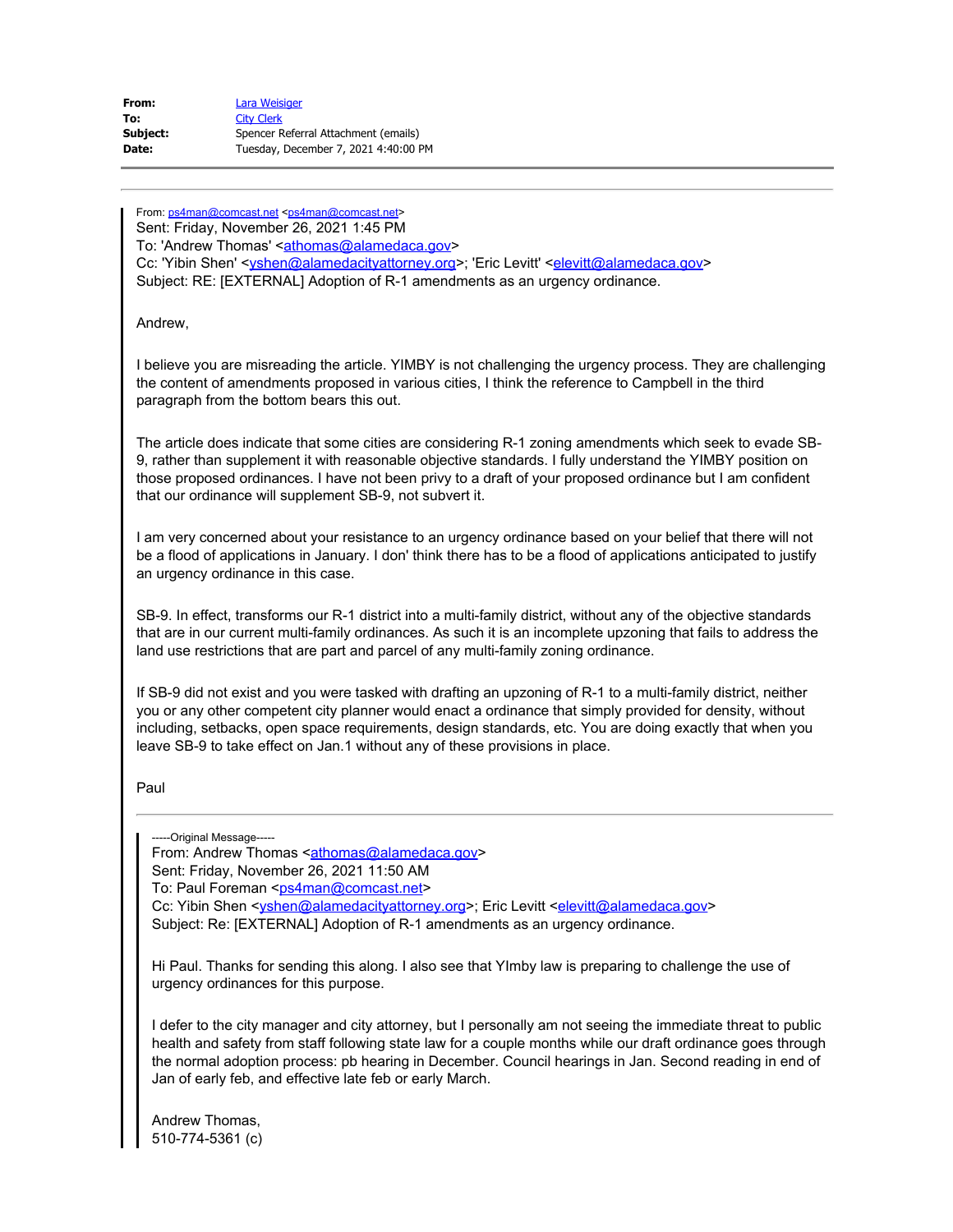> On Nov 24, 2021, at 1:33 PM, Paul Foreman [<ps4man@comcast.net](mailto:ps4man@comcast.net)> wrote:

> > Mimecast Attachment Protection has deemed this file to be safe, but always exercise caution when opening files.

 $\bm{\geq}$   $\frac{1}{\sqrt{2}}$  ,  $\frac{1}{\sqrt{2}}$  ,  $\frac{1}{\sqrt{2}}$  ,  $\frac{1}{\sqrt{2}}$  ,  $\frac{1}{\sqrt{2}}$  ,  $\frac{1}{\sqrt{2}}$  ,  $\frac{1}{\sqrt{2}}$  ,  $\frac{1}{\sqrt{2}}$  ,  $\frac{1}{\sqrt{2}}$  ,  $\frac{1}{\sqrt{2}}$  ,  $\frac{1}{\sqrt{2}}$  ,  $\frac{1}{\sqrt{2}}$  ,  $\frac{1}{\sqrt{2}}$  ,  $\frac{1}{\sqrt{2}}$  ,  $\$ > Andrew,

> The attached article from the SF Chronicle has just been brought to my attention. It indicates that, rather than going the MOU Resolution route to get something in place before Jan. 1, Los Altos is using the urgency ordinance process under Govt. Code. Sec.

65858.https://leginfo.legislature.ca.gov/faces/codes\_displaySection.xhtml? sectionNum=65858.&lawCode=GOV[<https://leginfo.legislature.ca.gov/faces/codes\\_displaySection.xhtml?](https://protect-us.mimecast.com/s/FfT4CQWBvRcn1pOtPYchh?domain=leginfo.legislature.ca.gov) [sectionNum=65858.&lawCode=GOV](https://protect-us.mimecast.com/s/FfT4CQWBvRcn1pOtPYchh?domain=leginfo.legislature.ca.gov)> which would allow adoption and immediate effect on passage if it gets a super-majority of the Council to vote affirmatively. The MOU route is better than nothing but no nearly as legally effective as an urgency ordinance.

> The above section expressly says that it applies to charter cities and our Charter Sec. 3-12 and our Sunshine Ordinance Sec. 2-91.5 (g)(2) are consistent with it. I would think that a super-majority could be obtained. Although no agenda notice is required, you have already indicated that the ordinance would be agendized early in December for the Dec. 13 Planning Board meeting, the same notice could be posted 12 days before the Dec. 21 Council meeting, so that the public at least gets general notice that this is coming.

> Obviously such action needs the approval of the City Manager and City Attorney which is why I have copied them.

> I know that you do not believe that there is going to be a rush of SB-9 development applications, but other cities do not share that view and nobody can really predict this with any certainty. If only one project gets approved under the current ordinance, it would be unfortunate and unfair. > Paul

>

> Sent from my iPad

On Nov 26, 2021 11:41 AM, Andrew Thomas [<athomas@alamedaca.gov](mailto:athomas@alamedaca.gov)> wrote:

Dear Council member Spencer.

The SB 9 ordinance is scheduled for dec 13th Planning Board public hearing, which means it can be at the city council in January for a first reading.

As of this time, there has been no indication that the city is going to receive a flood of Sb 9 applications in January. In fact we have no indication at we will get any applications in Jan and if we do, staff will process them consistent with state law and our existing adopted objective design standards.

A state wide study by the Terner center estimates that Sb 9 could potentially increase dwelling unit and accessory dwelling unit production in California's R-1 districts by 40%.

In 2021 Alameda's R-1 districts produced 21 ADUs. So Sb 9 could result in about 9 additional units each year in Alameda's R-1 districts, which include over 9,500 parcels.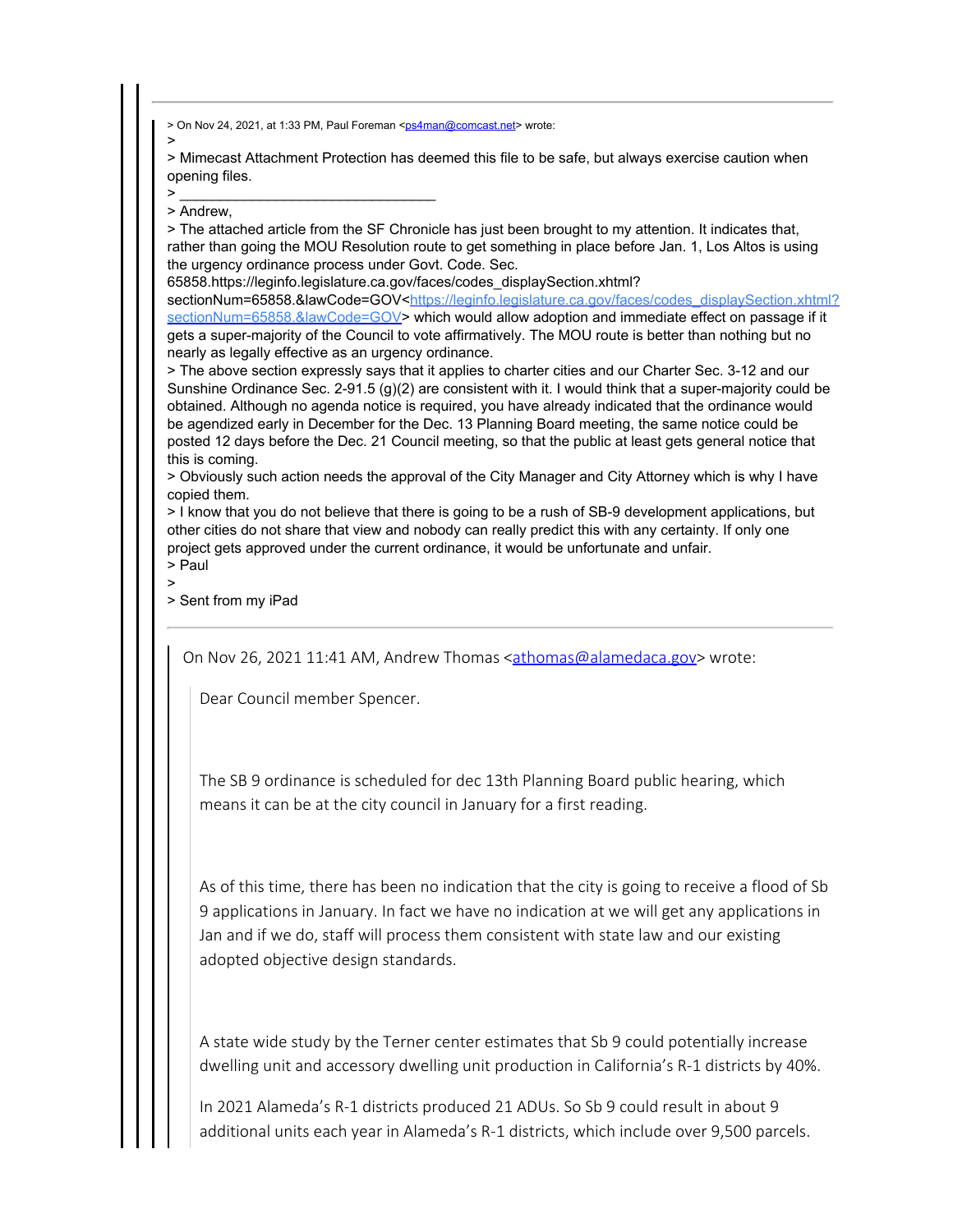Given that with our new RHNA we will need to be producing about 670 units per year citywide, staff is not particularly concerned about SB 9. Nevertheless, we will have a draft ordinance to the planning board in dec.

Andrew Thomas,

510-774-5361 (c)

On Nov 26, 2021, at 9:43 AM, Trish Spencer [<tspencer@alamedaca.gov](mailto:tspencer@alamedaca.gov)> wrote:

Dear Mr. Garfinkle,

Thank you for taking the time to comprehensively respond to Director Thomas's email. As you shared, time is of the essence. Unfortunately, it's too late for me to do a referral on this. However, I believe that this should come to Council prior to the expiration of the time within which City Council may decide what action, if any, it wants to take. Sadly, otherwise, the decision to not take action is made by Staff by default. I truly believe that this is appropriately a City Council decision and should be agendized by Staff in a timely manner as such.

Sincerely,

Trish Herrera Spencer

Councilmember

On Nov 24, 2021 4:43 PM, Jay [<garsurg@comcast.net](mailto:garsurg@comcast.net)> wrote:

Mimecast Attachment Protection has deemed this file to be safe, but always exercise caution when opening files.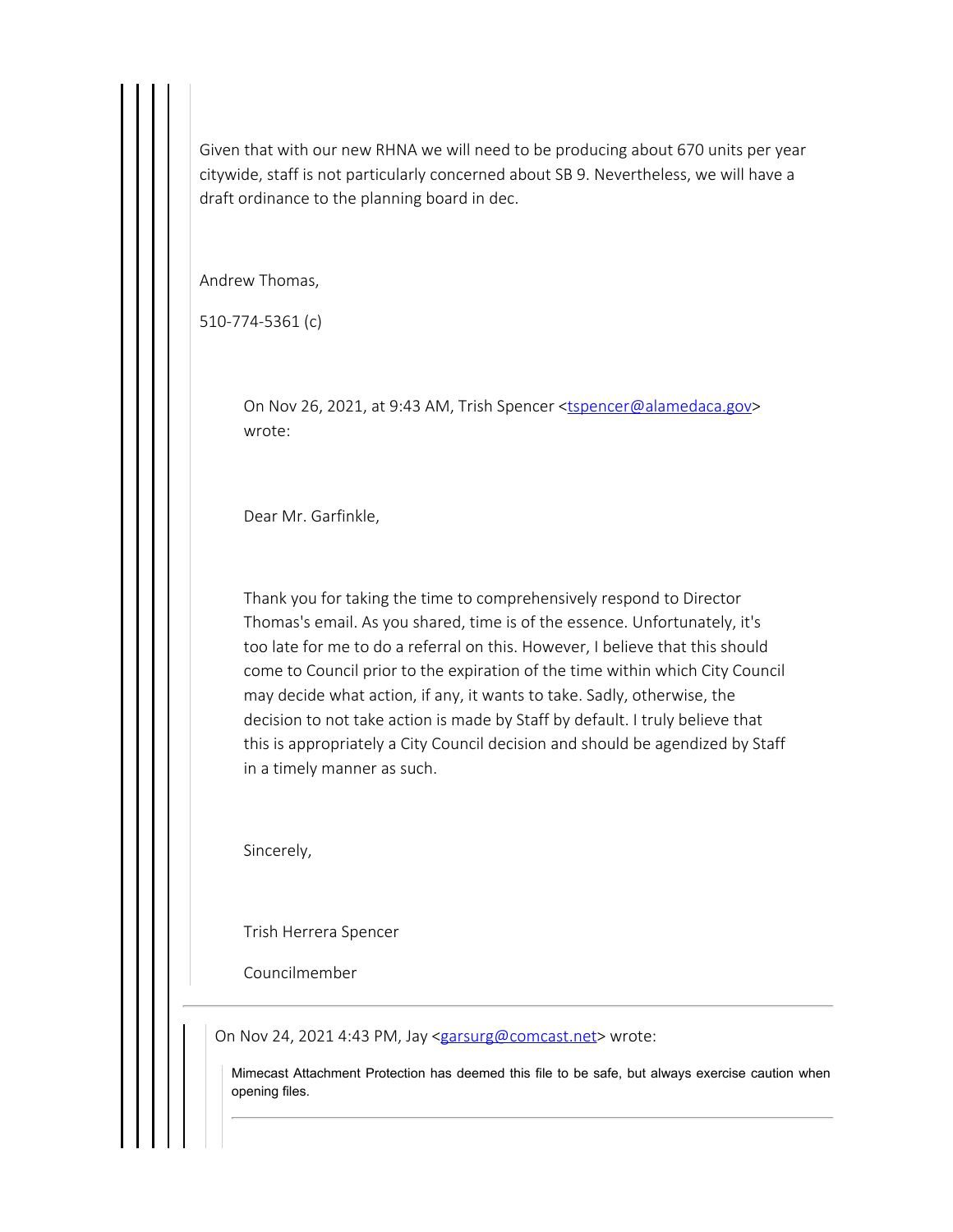November 24, 2021

Since you asked, Andrew, let me explain what I believe to be the purpose and potential benefit of adopting an appropriate memorandum (MOU) before January 1, 2022:

The purpose of SB9 is presumably to increase the housing stock in jurisdictions throughout the State. And in order to accomplish this expeditiously it would remove the potential barriers to rapidly approving permits for building applications qualified for processing consistent with the provisions of SB9 by eliminating the jurisdictions' ability to exercise discretion which could be employed, either intentionally or simply as a result of bureaucratic and political sloth, two factors that frequently creep into the process of issuing permits. And while I can understand the well-intentioned motives for inserting this restriction on the exercise of discretion, I believe that it is an unnecessary overreach on Sacramento's part as it virtually eliminates the jurisdictions' ability to optimize the issuance of appropriately and constructively developed permits that are designed to enhance the ambiance and quality of life for the residents of the community while also endeavoring to increase their housing stock.

Fortunately, jurisdictions such as the City of Alameda are permitted to develop objective criteria the use of which eliminates the need for employing the potentially time-consuming-discretionary element found in the traditional permitting process. It is inconceivable to me that any planners, city managers or politicians intent on making things better for their residents, which is quite naturally expected to be their most important assignment as city leaders, would not avail themselves of the opportunity to employ appropriately developed objective criteria for use in their permitting process.

As you know, in order to have maximal benefit for individual cities the objective criteria must be set up/adopted by December  $31<sup>st</sup>$  as the potentially harmful elements of SB9 will take effect on January 1, 2022. However, given the trepidation inherent in the personalities of many "city leaders" when it comes to making decisions they may later come to regret, the process of adopting appropriate language which would allow for the use of appropriate objective criteria can be so slow that the January  $1<sup>st</sup>$  deadline will be missed.

Fortunately, as I understand the process, if an appropriate resolution can't be put in place before January  $1<sup>st</sup>$ , a Memorandum of Understanding can be adopted that will preserve the jurisdiction's ability to develop and adopt the desired objective criteria in 2022, thus obviating the December  $31<sup>st</sup>$  deadline. And since development and adoption of the MOU would be much less time consuming than that of adopting a formal resolution, **it seems only reasonable that the City's Leaders would move expeditiously to accomplish this.**